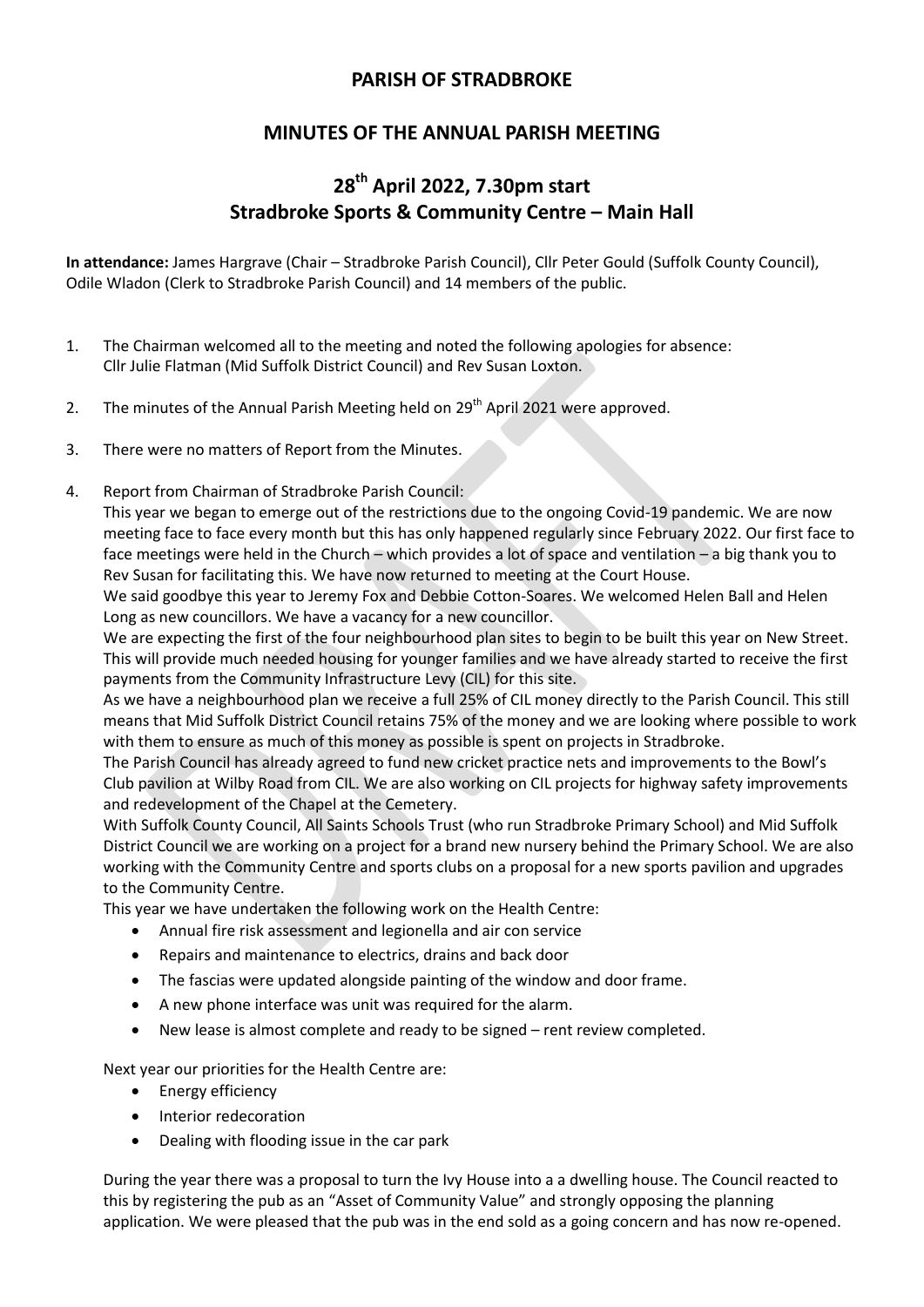The Parish Council has engaged with the new Mid Suffolk District Council Joint Local Plan that is used to determine planning applications. Unfortunately this process has taken a number of years but thankfully Stradbroke has its own neighbourhood plan that is the most up to date document used to determine planning applications in the village.

We have submitted evidence to Suffolk County Council regarding the review of lorry routes in the County. We are also closely monitoring the recent temporary lorry ban in Eye to ensure this does not make things worse in Stradbroke.

We have asked to be included in the rota for the new community ANPR (number plate recognition) speed cameras being operated by Suffolk County Council.

Tree works in the cemetery have taken place throughout the year. Work on registering the Parish Council owned land with Land Registry continues. The Community Centre has confirmed they do not wish to take on the land obtained by the PC in a swap with the County Council, therefore the Parish Council will continue to maintain the area as they have done since 1972.

The Parish Council Climate Change working group will be working on an energy project in the village. Members of the Council have been working with Radio Stradbroke and the Community Centre to arrange a Jubilee "Big Lunch" with the Radio Stradbroke Road Show and Music Quiz. This is a free event on Sunday 5<sup>th</sup> June from 11am at the Playing Fields in Stradbroke. We have also been working with the Community Centre to plant new trees as part of the Jubilee Queen's Green Canopy.

A big thank you to our Clerk, Odile, for her continued hard work to support the Council and the Village. In particular she has attended a significant number of planning hearings at Mid Suffolk District Council to ensure that decisions continue to be made in line with the policies the Village approved as part of the neighbourhood plan.

I'd also like to thank all members of the Council for their work. Parish Councillors don't get paid and all give their time freely to try and make Stradbroke a better place to live.

Thanks to everyone for their work this year and we look forward to the coming year!

5. Report from District Councillor Julie Flatman:

An infographics report was submitted and a copy was made available on the Parish Council website. In addition the following was submitted:

The administration/cabinet have put aside 5 million pounds to spend improving and delivery of projects in our communities.

These areas are Communities, Health and Well-being, Housing, Environmental and Economy.

Some of these projects will involve working with our partners and also where possible we endeavour to secure other funding from main government to deliver our ambitions.

Hopefully clubs and groups are now beginning to meet up regularly and getting back to normal. If any community group needs a community grant, please let me know. I am now taking applications for this year. It may be for equipment, Platinum Jubilee celebrations etc. The council also have grant offices who will advise on larger projects.

# 6. Report from County Councillor Peter Gould:

It has been a year since he was elected to the County Council. He has appreciated working both with the Chair and Clerk, and Stradbroke has a very active Parish Council which is good and bad, in that it keeps him busy. The work of the Parish Council is positive and he stated he appreciated the work done by the Clerk in stating the issue very clearly and providing reasoned argument and often evidence behind what she is requesting on behalf of the Council. When elected his priority was to focus on all the seemingly unresolved issues there appeared to be, in particular highways issues. He has worked to understand what the issues are and what can be done about it – and some progress is being made. Stradbroke is one of a number of parishes that have requested the ANPR, this project will run for 2 years and there are 200 requests in. It will be placed up to a week in each location starting in June.

He continues to work with the Parish Council to look at road safety in Stradbroke, this could include a variety of schemes such as 20mph zone, gateways into the village, signage (roundels) – this will be looked at with assessments made and how this could be funded. He endorses the sentiment that as much of Stradbroke CIL money collected should stay in Stradbroke and support the infrastructure improvements needed with the development planned.

The flooding in Queens Street is ongoing, an update was given – earlier in the year it was deemed a medium priority but no time was given for the works. The current update states that one of the culverts that passes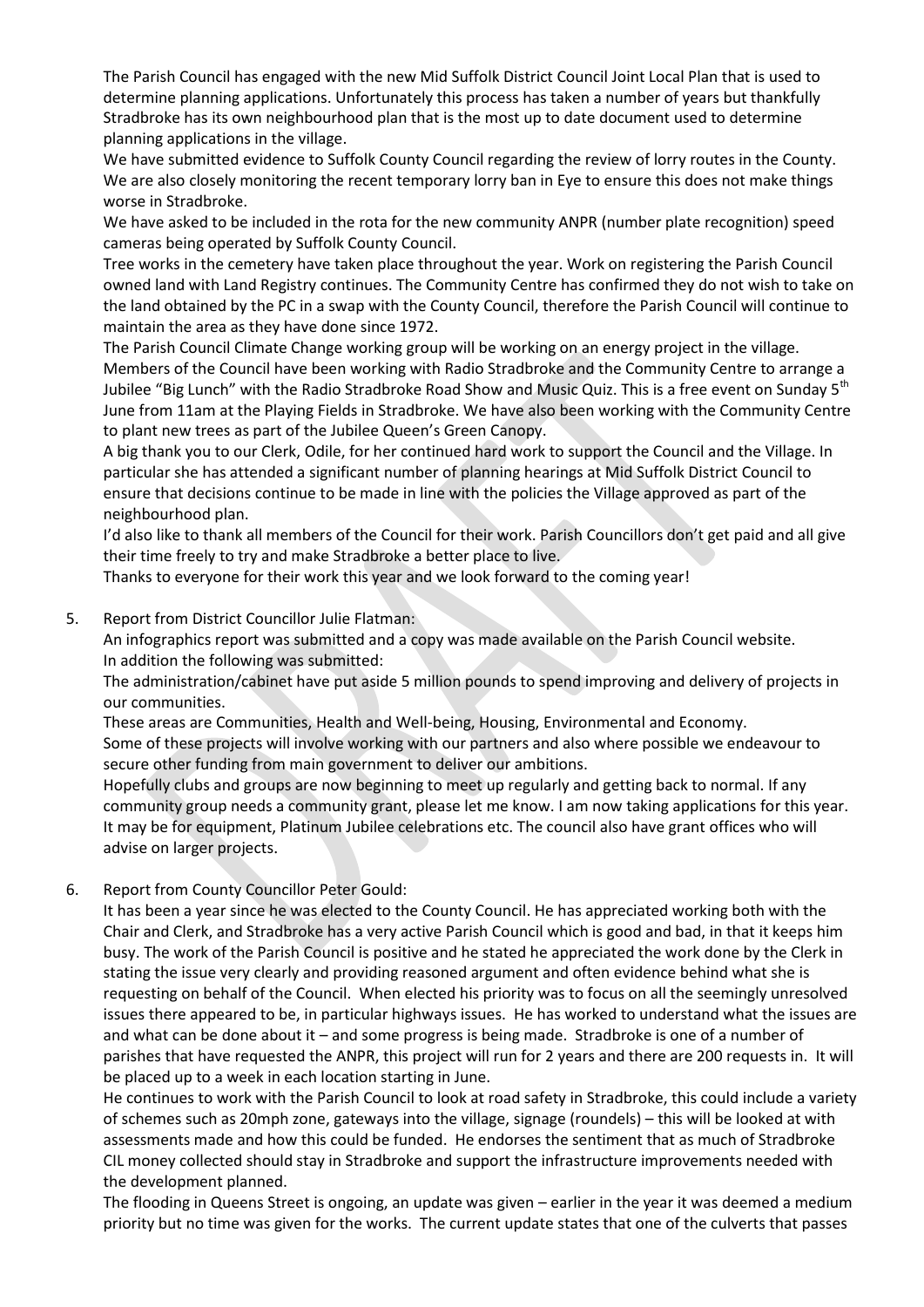under the road has been irretrievably compromised by the new water main installation, design work is underway and Suffolk Highways drainage engineers will provide a new pipe route to replace that. However, there are concerns that this alone will not resolve the flooding in the surrounding watercourses outside the highway boundary and lead eventually to the Waveney, appear to have some issues and there are planned developments in the area which may have an impact. The team are returning to site next month to investigate further. Cllr Gould noted that no timeline was specified for the work and he expressed concern that the problem/solution was becoming so big and complicated that there was a risk that the answer would be nothing can be done. He will be chasing what can be done soonest which is still in keeping with a larger more comprehensive solution but that will alleviate the problems in the short term.

HGV – there will be an experimental traffic regulation order to restrict vehicles over 7.5t entering Eye from the South and the East. This is currently experimental as there needs to be an assessment of the impact that this order would have on surrounding settlements and also on businesses. If the experimental TRO goes ahead, it could be lifted before the end of the 18 month period should major issues be caused as a result. The results of the comprehensive review in to HGV lorry route are expected to be published this Spring. Locality funds from County Council are available.

# 7. Report from Safer Neighbourhood Team:

Total recorded investigations for Stradbroke addresses between 01/03/21 & 22/04/22 – 34, consisting of; 18 x Violence & Sexual Offences

- 3 x Anti-Social Behaviour
- 3 x Public Order
- 1 x Theft
- 3 x Criminal Damage & Arson
- 4 x Burglary
- 2 x Other Crime

Crime trends in the Halesworth policing locality most recently have seen an increase in theft offences where items which have seen their value escalate in recent weeks have become especially attractive to criminals. These include the theft of domestic heating oil, catalytic converters and scrap metal. Heating oil theft in particular is an offence which usually occurs at the beginning of the winter season when oil tanks are full. With the increase in the cost of heating oil, it is now worth the time of criminals to steal smaller quantities. The lighter evenings are now seeing an increase in ASB and the Halesworth policing locality has launched an internal operation in an attempt to curb increases before the summer months when ASB traditionally reaches its peak. We are trying to ensure ASB incidents are dealt with speedily and their investigation incorporates all means at Police and partner agency disposal to deal with them.

This compares with the same period in 2020 /2021 when there were 25 recorded investigations for Stradbroke, an increase of 36%. The preceding twelve month period was during much more stringent Covid lock-down restrictions when crime reduced nationally.

8. Reports from village groups:

#### **Stradbroke Sports & Community Centre**

Another strange year – looking back the Pandemic seems a lifetime away - but the joy of our Community Centre beginning to return to being an active part of our Community is uplifting.

Stradbroke Cinema returned in May 2021, under the government restrictions, these being lifted for our September screening, but with measures to make Cinemagoers feel secure. Although numbers have not yet returned to those pre-pandemic, confidence is growing.

Our AGM in June 2021 saw 5 long serving Trustees retire (two of whom moved away) and we later had a presentation afternoon tea to thank them for all their support. At the AGM a draft Constitution was presented for the SSCC to convert to a Charitable Incorporated Organisation, which was approved and despite written objections, from two organisations, was sent to the Charity Commission for their approval. This has been given and we are currently waiting for confirmation from the Charity Commission for their scheme to transfer our assets across to the new CIO.

From August 2021 bookings began to increase and now the Community Centre has welcomed back all of our regular users and classes, along with several 18<sup>th</sup> birthday parties and many children's parties. New weekly Art and Dance classes are proving popular and Table Tennis has returned too.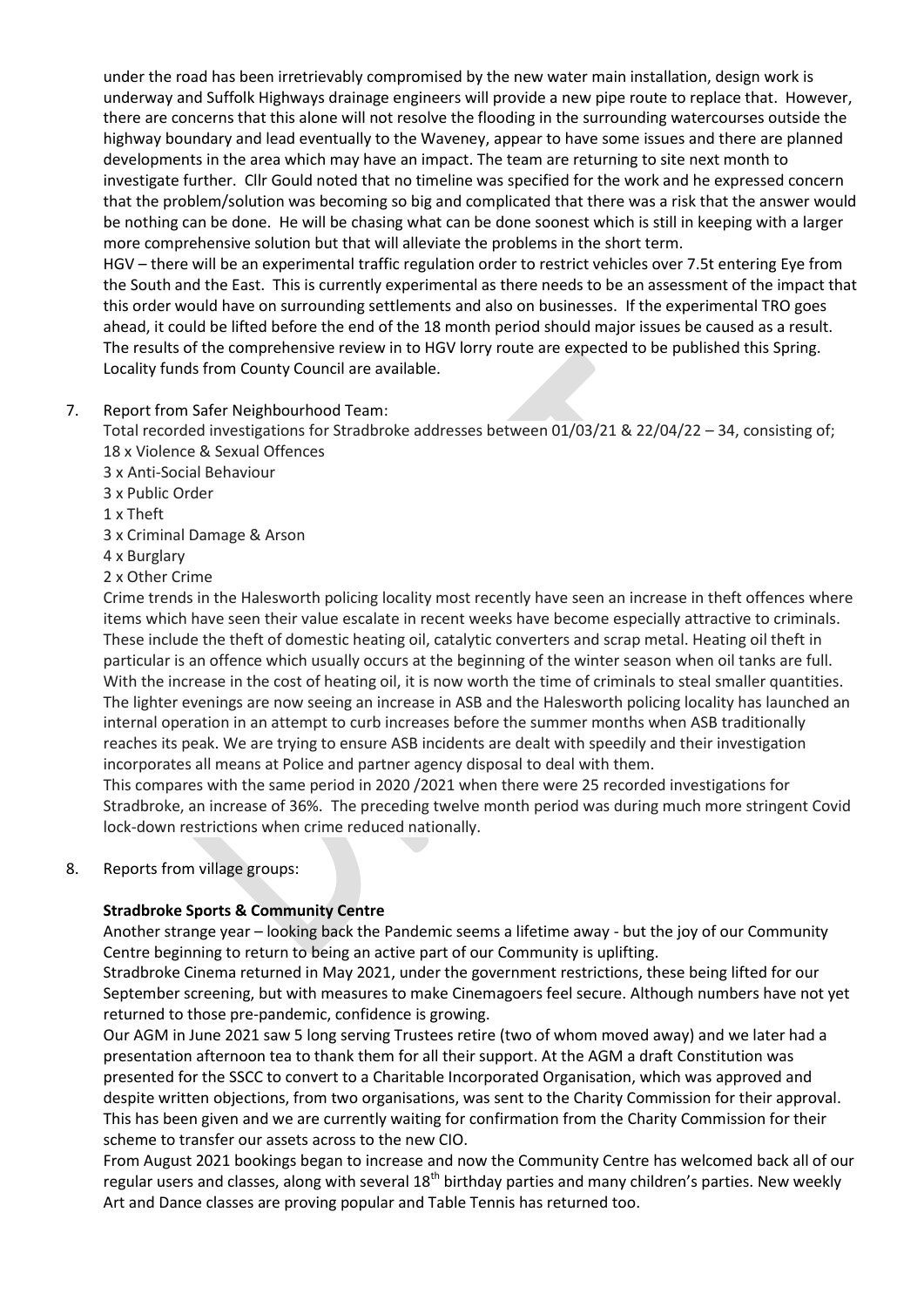In November 2021 we had our second Public Consultation for an extension to the Centre. Four options were presented and following an online Public Consultation too, Option 1 was the most favoured. At a cost of over 1 million pounds, although not unachievable, this would have been a challenge and it was agreed that the second most popular Option 4 may be the best design to go for. However, due to a limited response from Stradbroke as a whole and the Parish Council being unable to confirm any funding from future CIL money at present, the Trustees have decided to put the project on hold for the time being.

In 1972 in a mismanaged land swap with Suffolk County Council, land belonging to the Village Hall, now known as SSCC was lost. In 2020 the Parish Council asked if the SSCC would like to take ownership of the Stradbroke Tennis Courts as recompense. However, the Parish Council decided they would retain ownership of a diagonal section of the Courts plus a strip of Tennis Court land closest to the car park "to protect the Tennis Courts" making the proposal unviable. In April 2022 we declined the offer.

I would like to thank the SSCC Trustees for all their support during the past two years and in particular David Merritt for helping to keep our Community Centre Covid secure. Looking forward to 2022, this will be the year that confidence grows, more bookings are taken and the SSCC flourishes after two hard years of the Pandemic

#### **W.I.**

During the past two years the number of members and those attending meetings has reduced mainly through the pandemic with the fear of catching covid through socialising at meetings in enclosed places. However where possible we have met at the community centre and thank the committee and staff for their care in constructively helping us work through the restrictions. In addition, on a sunny day, held a garden party, visited Columbine Hall and attend Wilby WI's centenary celebration.

The Women's Institutes current main project is the education of women to recognise the early symptoms of Ovarian Cancer, a resolution passed last year.

Ipswich Hospital's Blossom Appeal was supported a few years ago with a fundraising luncheon and this year benefited from the winning bids from a silent auction, I understand that they have nearly reached their target.

Committee meetings have been held in a variety of garden buildings and at the White Hart. We meet each month on the second Thursday, have a speaker and vary the subjects throughout the year, some meeting are open meetings when we think the subject would be of interest to both gender. All women are welcome to our monthly meetings.

# **All Saints Church**

We are very grateful to all those who responded to our heating problem with gifts of money. We now have under pew heaters, they warm your body whilst sitting in a pew.

There is a lot of maintenance work needed on the church, we are grateful to FOASS for raising money towards this. FOASS have decided to close but if you want to give donations to the church you can do that either directly to our treasurer or get in touch with me. Although we do not have to get planning permission to work on the church building we do have to get faculties and the pandemic has slowed this process down, which is very frustrating.

However, we are hopeful that some work will begin soon, but of course we only have money to do a small proportion of what needs to be done.

However, the Christian faith is all about hope and so we are hopeful that more funds may be found and the work can continue.

We have two services a month in the church; 1st sundays 10.30am a cafe style church starting with coffee and a lead discussion.

On 3rd Sundays at 8.30am we have a service of Holy Communion from the Book of Common Prayer - an ancient service that lasts for 30 minutes. And of course we are here to help you celebrate the birth of children, marriages and the life of a loved one who has died.

Revd Canon Susan Loxton on behalf of the church.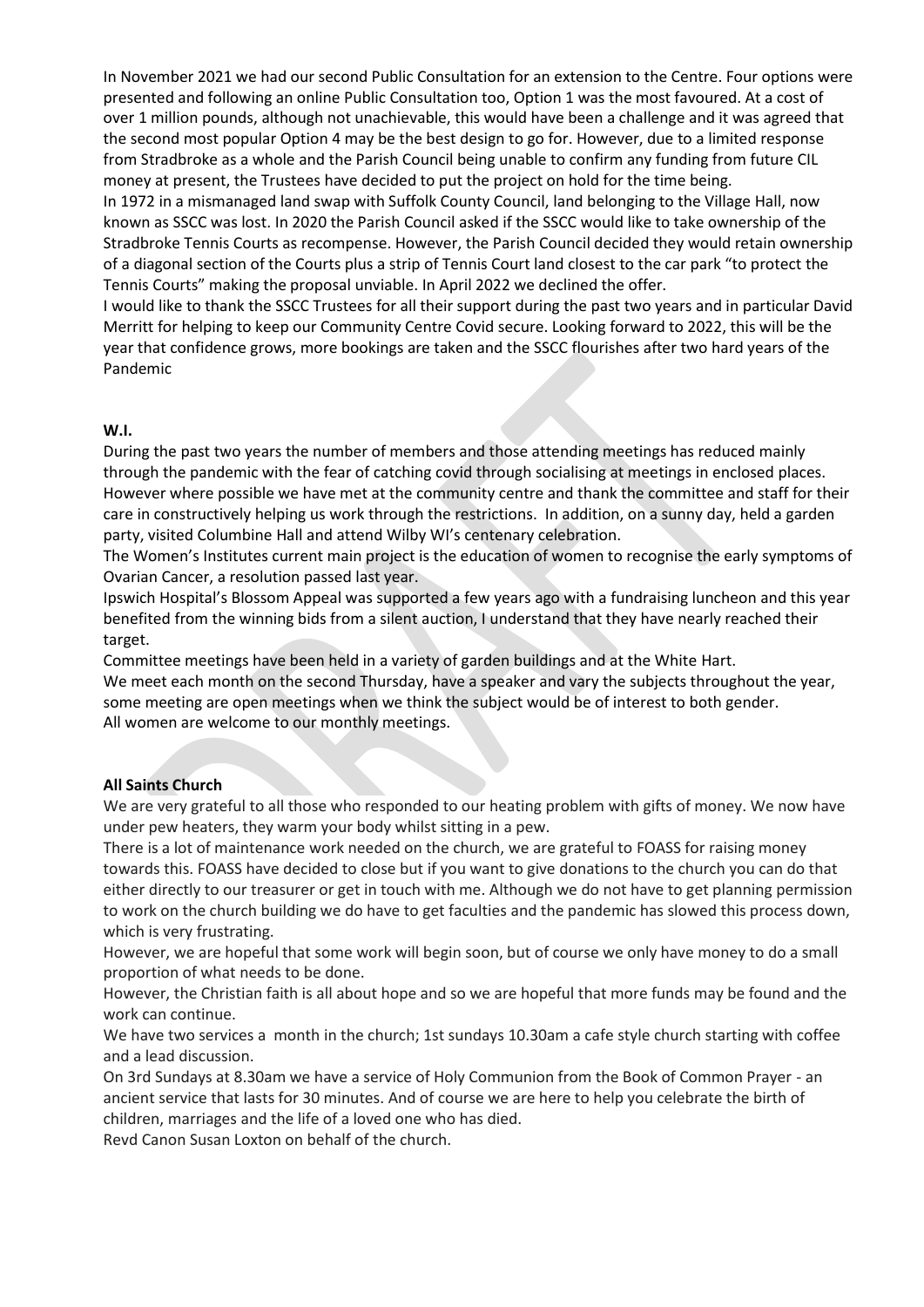# **Stradbroke Monthly**

It has been a year of recovery as the COVID19 pandemic continues to play out, and the Stradbroke Monthly Newsletter has continued to be the village 'go to' media to share news and forthcoming events. The May 2022 issue has been the first issue since early 2020 where we have had more content than we can include in the space available! This is a reassuring sign that the social and sporting life of the village is recovering and we are all perhaps feeling more confident to be out and about again.

The Stradbroke Monthly is quietly and diligently produced for the village 10 months a year, by the editors, and delivered in the same fashion by the delivery team who, rain or shine, ensure you receive your Monthly as soon as it is printed. The Governance Board maintains an important umbrella of wisdom and advice to the whole operation. We are grateful for their continued commitment to continuing the tradition of our village newsletter, produced by volunteers and free to all.

Thank you for your continued support!

#### **Stradbroke Media**

# Stradbroke Village Website

Providing information online has never been more important and our village Facebook page with over a thousand likes has worked hard this year to keep Stradbroke informed and entertained. From passing on the latest Covid information through to missing pets, missing keys and photos we have seen record engagement on our site yet again this year.

# Radio Stradbroke

Prior to the pandemic Radio Stradbroke broadcast regularly each week on a Sunday and also on special occasions. On 25<sup>th</sup> March 2020 we started the "Home Service" and have broadcast every single day for at least three hours providing news and entertainment for the village. We have also formed a partnership with the Breakfast Show "Harleston Breakfast" who we re-broadcast every weekday morning from 7am to 10am

#### Events

This coming year we are pleased that outside events are resuming again after a break of two years. On Sunday  $5<sup>th</sup>$  June from 11am Radio Stradbroke is taking part in the village Jubilee Big Lunch with our roadshow starting at 11am and Music Quiz from 1pm

Music Day returns this year on Saturday 9<sup>th</sup> July with an ABBA tribute band topping the bill. We are hoping that festival-goers will wear appropriate sparkly clothing!

#### **Cricket Club**

Along with most Village organisations, Stradbroke Cricket Club has been affected by the pandemic. However, we must not hide behind it as an excuse. We have remained solvent, thanks to a hardship grant from the ECB, which goes some way to offsetting our insurance, which still had to be renewed even when no cricket was being played.

Immense credit must go to our Committee, and those volunteers who continue to help the Club behind the scenes. Sadly, playing numbers continue to dwindle, notably among juniors, despite coaching programmes in six local Primary Schools, and sessions at the Club. We will continue to offer these services, and with the assistance of a Suffolk Community Coach, encouraged by a new PE Teacher, are offering cricket at Stradbroke High School, hopefully rejoining links with SHS.

The Suffolk Cricket Board are sympathetic with our plight, and that of other rural Clubs. They have no magic wand, but initiatives to arrest the decline are being looked at, which may bear some fruit in the longer term. We are also grateful to Stradbroke Parish Council, for not only use of the ground, but for funding the renewal of our practice nets, this Summer, upgrading the facility for the use of the Club, SHS, and the Community.

Timing is everything in life. The reopening of the Ivy House recently, presented the perfect opportunity for the proprietor to sponsor the Cricket Club, in return for our patronage. We wish the partnership a long a fruitful association.

Hopefully, this will all breathe new life into the Club, but the simple solution in the short term, is a few more players, of any age, to ensure that we are competitive in our matches, and that fielding 11 players is not the ceiling of our ambition.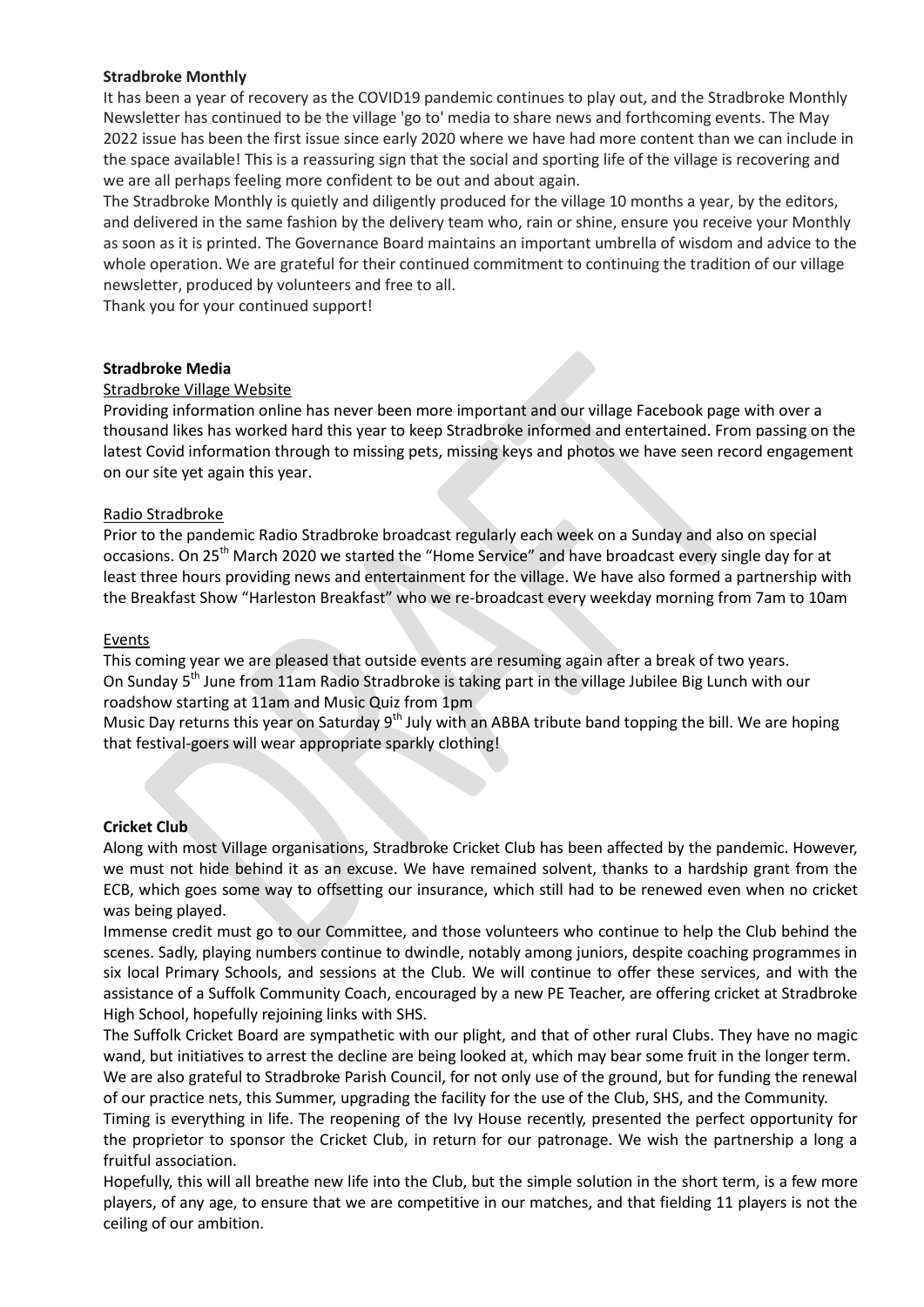# **Stradbroke Youth Football Club**

The club has run this season with 2 teams (under 10s and under 14s) playing in the Suffolk league. Although covid has been present most fixtures have taken place. Home games are playedon the playing field on Sundays (under 10's) and Saturdays (under 14's). Training has taken place at the High School Astro Turf during winter and now on the playing field again until Autumn. We have been really pleased to get back to playing games / training as normal after a turbulent couple of years.

We have a new coach for the Under 10s team, Ellie Wigby who has completed her FA Coachingtraining at the end of 2021.

We have a new Club Secretary, Vicky Collins who took over from Sharon Muttock in October 2021 and a new Vice-Chair, Michelle Mills who took over from Vanessa Chapman in April 2022.

We are very grateful for the Parish Council allowing us to have the continued use of the shed andplaying fields. Plus, a big thank you to the Cricket Club who keep the playing fields to a great standard. Thanks as usual to all from all who contribute and are part of Stradbroke Youth Football Club Committee.

# **Good Neighbours**

The Good Neighbour Scheme continued through lockdown with an extra 41 volunteer drivers helping with shopping, prescriptions, phone support etc. Thanks to them all. We now have 22 registered drivers and are back to journeys to hospitals, dentists, opticians etc with an average of 20 journeys a month.

# **SCALT**

The Library & Post Office were open throughout all the lockdowns and we re-opened the Courthouse Café in July 2021.

Suffolk Libraries Day was an enormous success and we raised over £1,000. Our customers sponsored us by having their photos taken (or not) posing on our Magistrate's Throne, this was an original, historical artefact that we found boarded up in a cupboard upstairs. It was a Moules earth closet, complete with sawdust, where the Magistrate's sought relief after their lengthy Courthouse sessions, lovingly restored by SCALT Trustee Allan Hampson. It was all great fun and everyone had a good time 'posing'!

Recently we have been making 'The Stradbroke Tapestry' at the Courthouse. Suffolk Libraries have funded a 'the project with Suffolk Artlink, using funding from the Arts Council's 'Let's Get Creative' grant funding. We ran 5 workshop sessions from 10am to 1pm on Sunday mornings in the Courthouse and have an official launch on Sunday May 1<sup>st</sup>, when we will be unveiling our work of art to an appreciative audience. Two innovative textile artists Shelly O'Brien and Felicity Brown ran the workshops, along with Charlie Meyer from Suffolk Artlink. It is now finished and it is awesome! Come along and see it after May  $1<sup>st</sup>$ , hanging in the Courthouse café.

In June we have planned a refurbishment of the Library, making a whole new space for the children's library and moving things around to accommodate this. We will also be buying new shelving and furniture and recarpeting and re-decorating the library. To accomplish this we will be closing the Library/Post office at 5pm on Tuesday  $14^{th}$  June and re-opening at 2pm on Monday  $27^{th}$  June.

#### **SARA** (received but missed at the meeting)

The Stradbroke Archive continues to update and run 3 x online Archives in Stradbroke - The Stradbroke Village Archive, The Geoffrey Smith Archive and the Pandemic Archive.

We are pleased to be working with Jon Wilson Photography to commission a project capturing the social, sporting and business life of Stradbroke at the time of the Queens Platinum Jubilee. We invite all Stradbroke based groups/teams/businesses to apply for a short photo shoot of your group/team/staff at your usual place of meeting/playing/working! This is free, and each photo will be added to the Stradbroke Village Archive at [www.Stradbrokearchive.org.uk](http://www.stradbrokearchive.org.uk/) - we will also give you a digital copy of the photograph chosen for the archive for free.

We aim to be flexible and work with you as to what arrangement is best for you, so please email [jonwilsonphotography@hotmail.com](mailto:jonwilsonphotography@hotmail.com) to book a date and time for your photo. We are aiming to capture the vibrant social, sporting and business life of Stradbroke in 2022, and we hope everyone will join in!